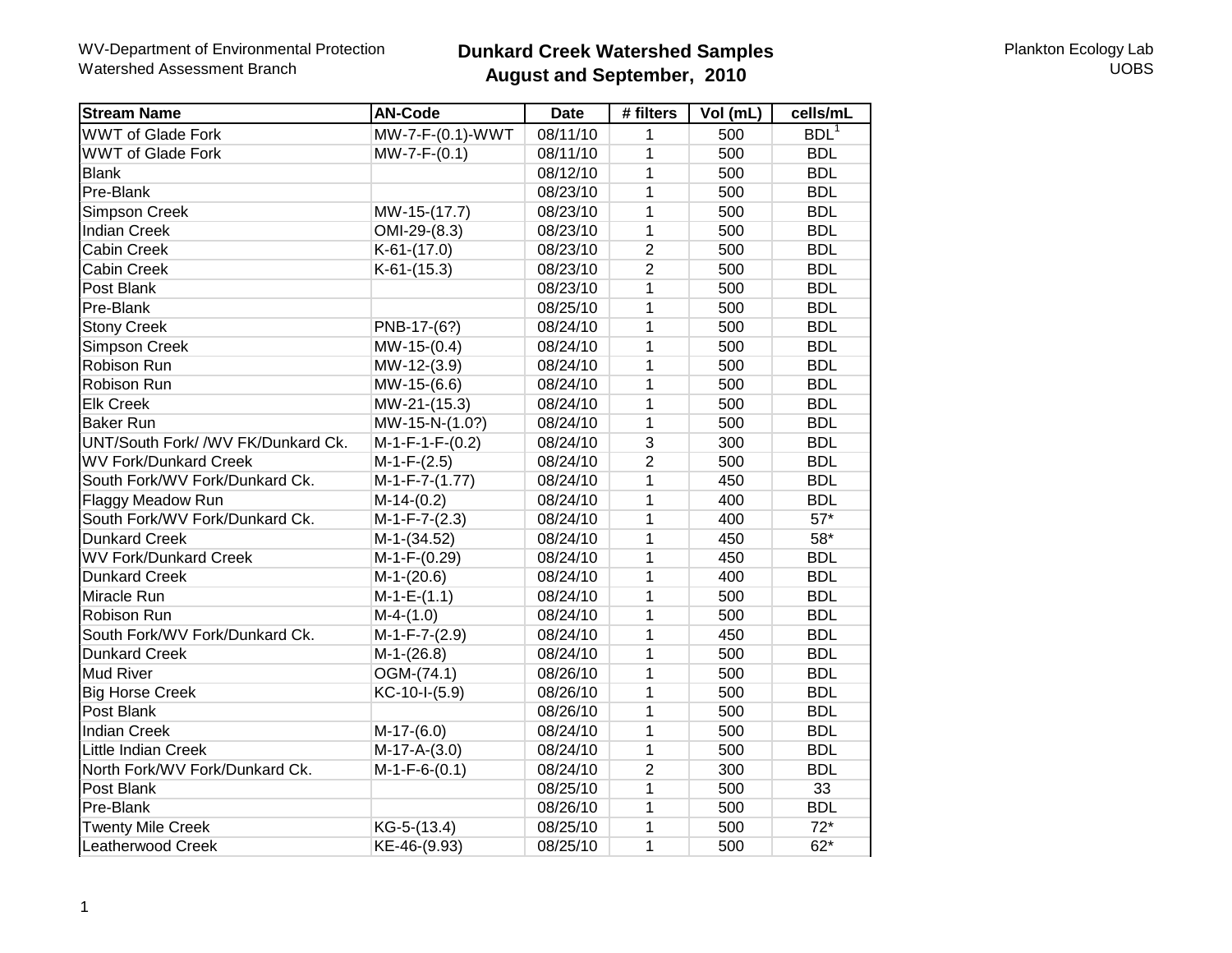### WV-Department of Environmental Protection Watershed Assessment Branch

# **Dunkard Creek Watershed Samples August and September, 2010**

Plankton Ecology Lab **UOBS** 

| <b>Stream Name</b>        | <b>AN-Code</b>     | <b>Date</b> | # filters      | Vol (mL) | cells/mL   |
|---------------------------|--------------------|-------------|----------------|----------|------------|
| Paw Paw Creek             | $M-22-(12.0)$      | 08/25/10    | 1              | 350      | <b>BDL</b> |
| <b>Llewellyn Creek</b>    | $M-23-0-3-A-(0.1)$ | 08/25/10    | 1              | 400      | <b>BDL</b> |
| Paw Paw Creek             | $M-22-(1.68)$      | 08/25/10    | $\overline{1}$ | 500      | <b>BDL</b> |
| <b>West Fork River</b>    | MW-(12.0)          | 08/25/10    | $\mathbf 1$    | 500      | <b>BDL</b> |
| <b>Bingaman Creek</b>     | $MW-7-(9.8)$       | 08/25/10    | $\mathbf 1$    | 500      | <b>BDL</b> |
| <b>Tenmile Creek</b>      | $MW-13-(0.8)$      | 08/25/10    | 1              | 500      | <b>BDL</b> |
| <b>Buffalo Creek</b>      | $M-23-(20.4)$      | 08/25/10    | 1              | 500      | <b>BDL</b> |
| <b>Buffalo Creek</b>      | $M-23-(16.2)$      | 08/25/10    | $\overline{2}$ | 500      | <b>BDL</b> |
| Pyles Fork                | $M-23-0-(0.3)$     | 08/25/10    | 1              | 500      | <b>BDL</b> |
| <b>Buffalo Creek</b>      | $M-23-(1.9)$       | 08/25/10    | $\mathbf{1}$   | 500      | <b>BDL</b> |
| <b>UNT/Buffalo Creek</b>  | $M-23-T.3-(0.0)$   | 08/25/10    | 1              | 500      | <b>BDL</b> |
| Paw Paw Creek             | $M-22-(10.7)$      | 08/25/10    | $\mathbf{1}$   | 400      | <b>BDL</b> |
| Pre-Blank                 |                    | 09/09/10    | 1              | 500      | <b>BDL</b> |
| South Fk/Dunkard Ck       | WVM-1-F-7-(2.9)    | 09/08/10    | $\mathbf 1$    | 500      | <b>BDL</b> |
| Loggerhead Branch         | WVM-1-F-3-(0.19)   | 09/09/10    | 1              | 500      | <b>BDL</b> |
| South Fk/Dunkard Ck       | $WVM-1-F-7-(1.77)$ | 09/08/10    | 1              | 250      | <b>BDL</b> |
| <b>WV Fork/Dunkard Ck</b> | WVM-1-F-(2.50)     | 09/08/10    | $\mathbf{1}$   | 500      | <b>BDL</b> |
| <b>Bingamon Creek</b>     | WVMW-3-(11.56)     | 09/08/10    | 1              | 500      | <b>BDL</b> |
| Conner Run                | WVO-77-A-(0.2)     | 09/08/10    | 1              | 500      | <b>BDL</b> |
| <b>Dunkard Creek</b>      | WVM-1-(34.52)      | 09/08/10    | 1              | 500      | <b>BDL</b> |
| <b>WV Fork/Dunkard Ck</b> | WVM-1-F-(0.29)     | 09/08/10    | 1              | 500      | <b>BDL</b> |
| Miracle Run               | WVM-1-E-(1.1)      | 09/08/10    | 1              | 400      | <b>BDL</b> |
| UNT/Harris Fork RM 0.65   | WVMW-7-H-2-(0.0)   | 09/08/10    | 1              | 500      | <b>BDL</b> |
| <b>Dunkard Creek</b>      | $WVM-1-(20.6)$     | 09/08/10    | $\mathbf 1$    | 400      | <b>BDL</b> |
| <b>Short Creek</b>        | $WVO-90-(0.6)$     | 09/08/10    | $\mathbf 1$    | 500      | <b>BDL</b> |
| <b>West Fork River</b>    | WVMW-(12.2)        | 09/08/10    | $\mathbf{1}$   | 500      | <b>BDL</b> |
| Monongahela River         | WVM-(99.4)         | 09/08/10    | $\overline{1}$ | 500      | <b>BDL</b> |
| Post-Blank                |                    | 09/09/10    | $\mathbf 1$    | 500      | <b>BDL</b> |
| Pre-Blank                 |                    | 09/14/10    | 1              | 500      | <b>BDL</b> |
| <b>Twentymile Creek</b>   | KG-5-(13.4)        | 09/13/10    | $\mathbf 1$    | 500      | <b>BDL</b> |
| Road Fork                 | KE-46-D-(0.0)      | 09/13/10    | $\mathbf 1$    | 500      | <b>BDL</b> |
| Leatherwood Ck            | KE-46-(9.9)        | 09/13/10    | $\mathbf 1$    | 500      | <b>BDL</b> |
| Post-Blank                |                    | 09/14/10    | 1              | 500      | <b>BDL</b> |
| Pre-Blank                 |                    | 09/16/10    | 1              | 500      | <b>BDL</b> |
| <b>Dunkard Creek</b>      | $M-1-(20.6)$       | 09/15/10    | $\mathbf 1$    | 400      | <b>BDL</b> |
| <b>WV Fork/Dunkard Ck</b> | $M-1-F-(2.5)$      | 09/15/10    | $\mathbf{1}$   | 400      | <b>BDL</b> |
| <b>WV Fork/Dunkard Ck</b> | $M-1-F-(0.29)$     | 09/15/10    | $\mathbf{1}$   | 500      | <b>BDL</b> |
| Robinson Run              | $M-4-(1.0)$        | 09/15/10    | $\mathbf{1}$   | 500      | <b>BDL</b> |